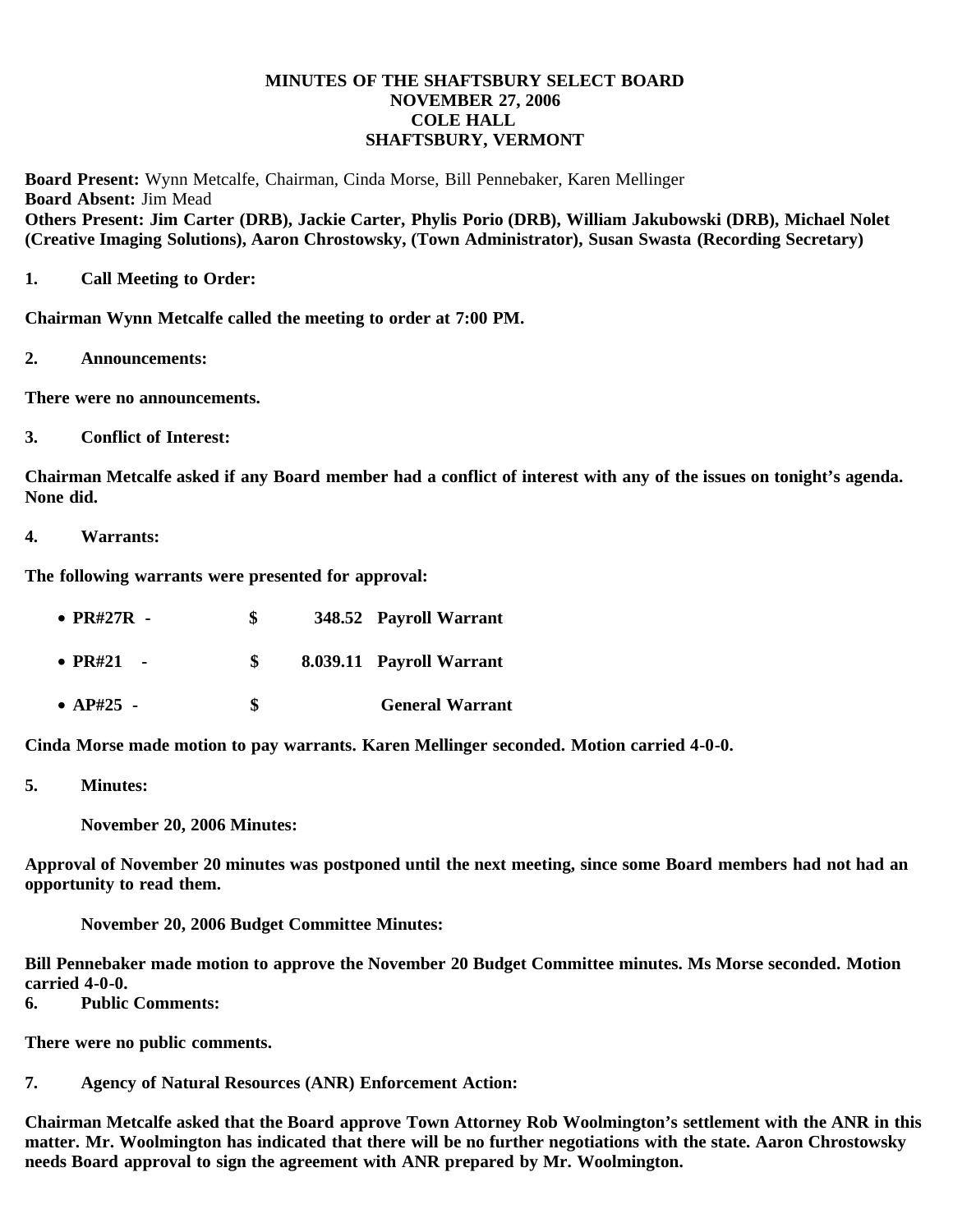**Ms. Morse made motion to give Mr. Chrostowsky permission to sign off on the ANR document prepared by Mr. Woolmington. Ms. Mellinger seconded. Motion carried 4-0-0.**

# **8. Construction Services for Landfill Gas Remediation Project:**

**Mr. Chrostowsky reported on a proposed service agreement with DuBois and King, designer of the remediation project, to answer technical questions and visit the site three times during construction to make sure specifications are being followed. These services would cost \$3,250. Mr. Chrostowsky recommended having this done because he feels the town has too much at stake to not have things done correctly.**

**Ms. Mellinger asked if the work is that complicated, and he replied that the construction contractors may not have the technical expertise to ensure that it's done right. Both Ms. Mellinger and Mr. Pennebaker felt that this is a lot of money. Chairman Metcalfe suggested having Highway Foreman Ron Daniels look at the remediation plan. If Mr. Daniels thinks the work is simple, oversight may not be required.**

**Mr. Pennebaker reported on an error that he had picked up in the DuBois and King plan caused by taking distance figures from KAS's plan instead of measuring actual distances. He felt that they should have checked these distances for accuracy. Mr. Chrostowsky will meet with Mr. Daniels on the remediation plan and report back to the Board.**

**Ms. Mellinger asked if the problem with the methane readers has been resolved. Mr. Chrostowsky replied that it has, and that the state is paying for the new meters. She asked if measurements have been taken in the meantime, and he stated that they have not. Mr. Pennebaker asked Mr. Chrostowsky to let him know when the new meter comes in so that he can add a capture system to it.**

# **9. Development Review Update:**

**Chairman Metcalfe invited Development Review Board (DRB) Chairman Jim Carter and Vice Chairwoman Phylis Porio to come to the table for discussion. Mr. Carter read a report to the Select Board dealing with enforcement of zoning bylaws. He noted that all DRB members have reviewed the report, which describes two existing situations that have come before the DRB and need to be dealt with promptly and fully if in violation. One case involves a residential property used for storage of tractors and trailers, fuel, and quarried and mined materials. The site generates largevehicle traffic. Mr. Carter personally observed use of an oxyacetylene torch on one of the vehicles. He stated that, after a period of inaction, a notice of violation had been served, the owner defaulted on the violation, and the matter went to Town Counsel. No further direction or attention on the matter has been forthcoming.**

**The second case concerns a property at the southwest corner of North and Airport Roads being used for an industrial storage facility and mining operation, in violation of state laws and town zoning bylaws.**

**Mr. Carter stated that town officials must take prompt action on enforcement in these cases. The integrity of the DRB relies on enforcement. He asked the Select Board to conduct an investigation as to whether Town Counsel has been advised to take legal action in the first matter.**

**He also asked the Select Board to direct the Zoning Administrator to investigate the second situation, in order to ascertain whether a zoning permit exists and to issue a detailed notice of violation and required remediation. Mr. Carter noted that the property is zoned roadside commercial but has never had a change of use from residential filed.**

**Mr. Carter stated that the town cannot continue to ignore these two situations. Most citizens comply with regulations, while a few thumb their noses at the laws of the community. Chairman Metcalfe asked if there is a personnel issue to be addressed, and Mr. Carter replied that there is. This must be handled in Executive Session.**

**Ms. Morse asked if these situations represent violations that have been identified. Mr. Carter replied that they present serious safety concerns that have not been addressed or followed through on. Chairman Metcalfe noted that there have been two or three occasions when the DRB was told that Town Counsel was moving forward when this was in fact not happening.**

**Mr. Carter noted that if there were to be an accident resulting from failure to act, it would result in devastating public**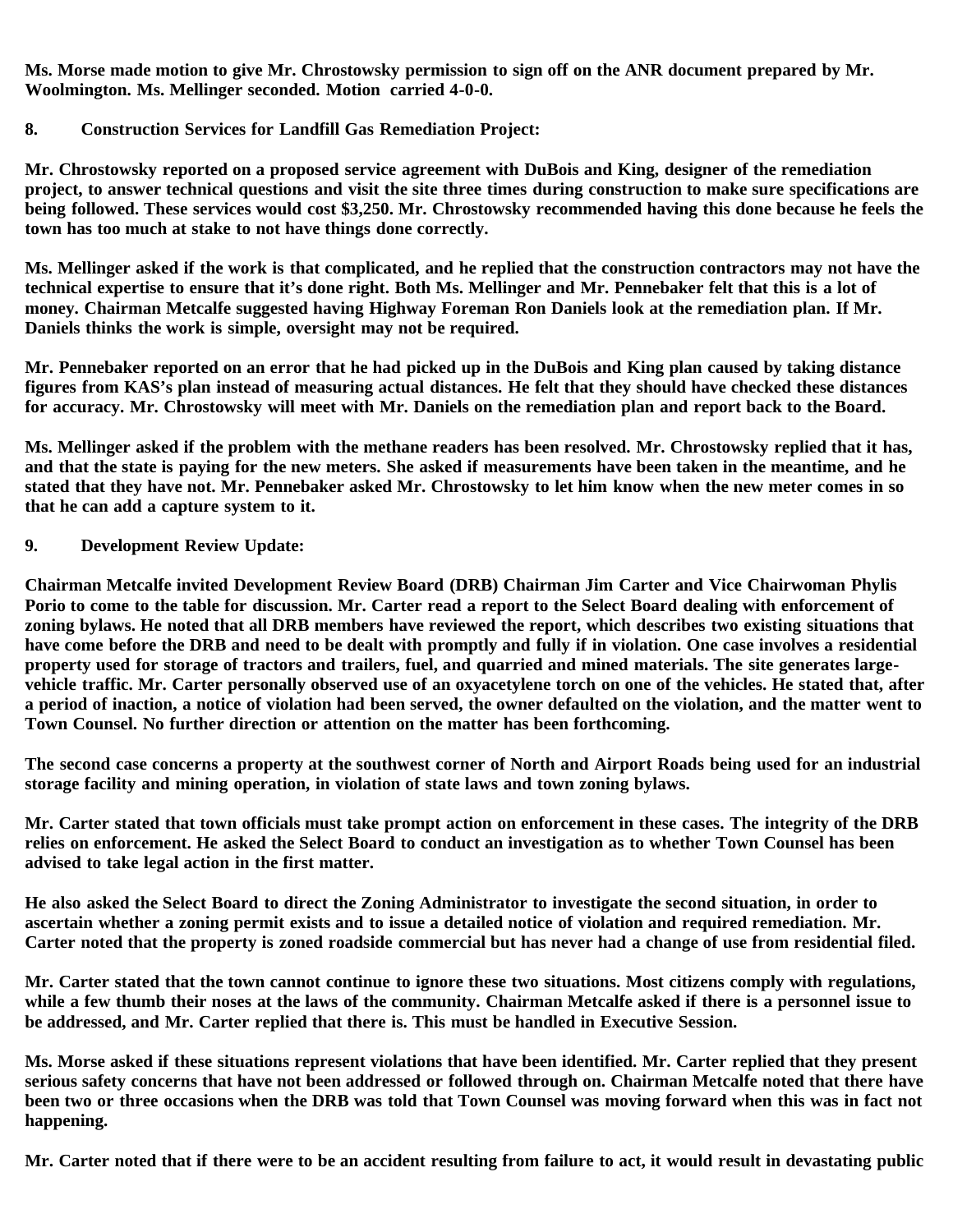**relations for the town. Chairman Metcalfe asked Mr. Carter, Ms. Porio, and Mr. Jakubowski to remain until the end of the meeting for an Executive Session. They agreed to do so.**

#### **10. Other Business:**

**Chairman Metcalfe reported that last week Town Clerk Judy Stratton had talked to the Board about putting all of the town's minutes on computer by scanning and indexing them. He then introduced Mike Nolet from Creative Imaging Solutions to explain how this would work.**

**Mr. Nolet attempted to show Board members the document viewer on a laptop computer, but the program was not working, so he took questions. He explained that records are scanned, then OCR (optical character recognition) is used to create create online PDF (portable document format) documents, permitting full text searching across all documents. Up to six indexes may be created for each set of documents. Storage is on CD's.**

**Mr. Nolet stated that there is a \$1000 one-time cost for the document viewer, and then a per-page charge based on the number of indexes. His company is willing to do the project in increments. Mr. Pennebaker asked about ongoing expenses, and Mr. Nolet replied that updating usually takes place every six months or annually, He estimated the costs involved. Chairman Metcalfe thanked him for the presentation and said that Board members will discuss this and get back to him.**

**11. Executive Session**

**Chairman Metcalfe asked for a motion to permit a nonmember of the DRB (Jackie Carter) to remain present during Executive Session.**

**Ms. Mellinger made motion to allow a nonmember of the DRB to remain present during Executive Session. Ms. Morse seconded. Motion carried 4-0-0.**

**Ms. Morse made motion to go into Executive Session (Personnel). Ms. Mellinger seconded. Motion carried 4-0-0.**

**Board went into Executive Session (Personnel) at 7:45 PM.**

**Board came out of Executive Session (Personnel) at 8:35 PM. No action was taken.**

**10 Other Business (Resumed):**

**Ms. Mellinger asked if new guardrails have been put up. She did not seen them on Sawmill Road during a drive there today. Mr. Chrostowsky replied that they should have been put up because Mr. Daniels had said they would come in on November 21. He will check with Mr. Daniels on this.**

**Chairman Metcalfe gave a follow-up on the discussion he and Ms. Morse had had with Trevor Mance of TAM. He reported that the construction and demolition (C and D) tonnage and cubic yardage being brought in is was under the limits allowed by the state.**

**Ms. Mellinger asked if TAM's C and D activity has stopped. Chairman Metcalfe replied that it has. Mr. Pennebaker noted that Buzz Surwilo's letter on the matter backs the position taken by the Board last week. Chairman Metcalfe stated that Mr. Mance had already agreed to those conditions during the meeting with Ms. Morse and himself.**

**Mr. Pennebaker said that his only issue had been the off-hours activity. Ms. Morse noted that last week's motion had included a clause that activity would cease until the state defined permitted activity, and that now that the state has done so, a new motion should reflect this.**

**Ms. Morse made motion that all bringing in of solid waste materials will take place only during hours that the town transfer station is open, in accordance with the rules set by the state.**

**Ms. Mellinger asked if all private C and D should be forbidden. She stated that the town cannot verify that TAM's private C and D from Shaftsbury. Chairman Metcalfe replied that if TAM is taken out of the equation, it is not possible to verify where anyone's C and D comes from. Any contractor may be bringing in a large amount of C and D**